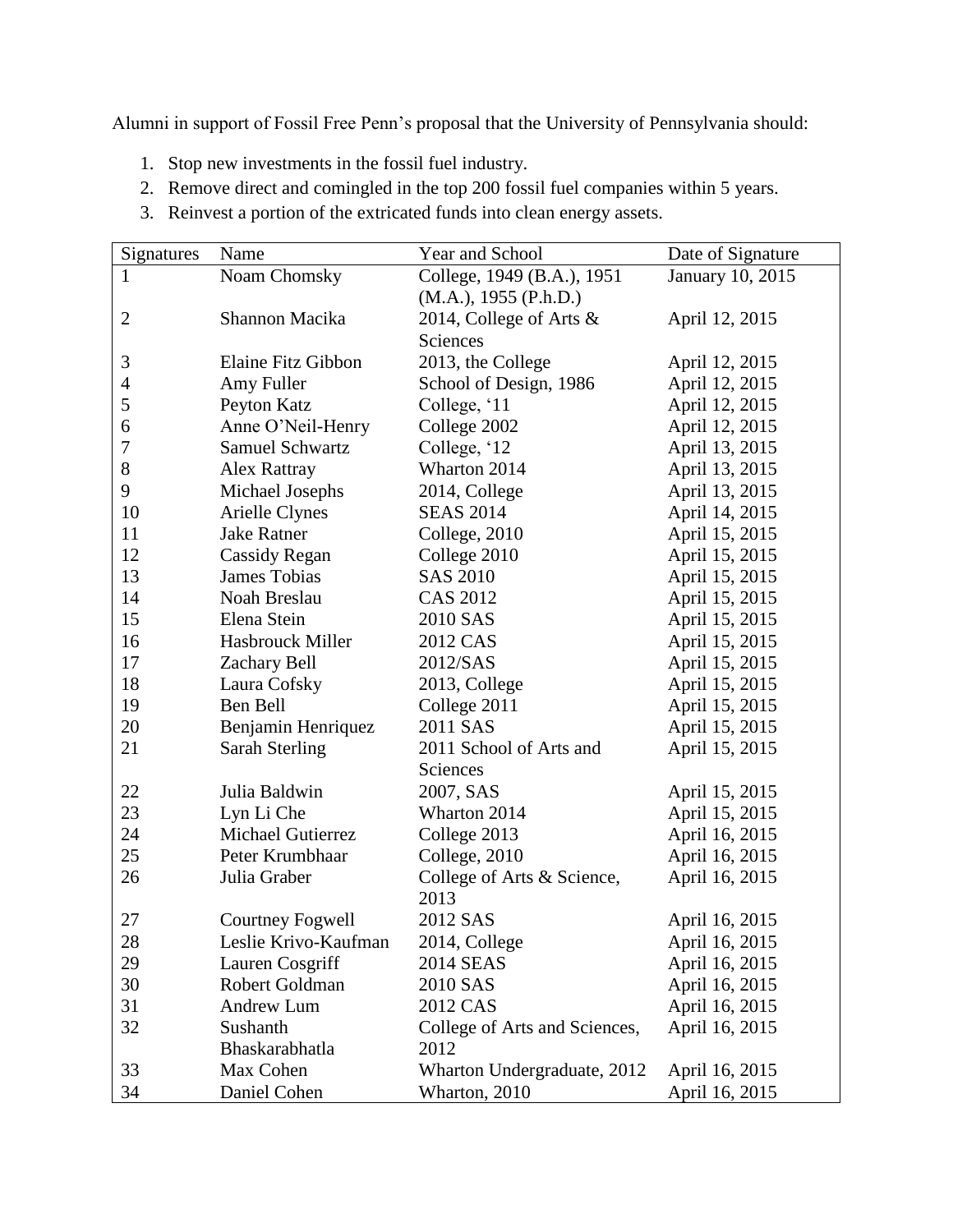| 35 | Christiana Dietzen     | College of Arts and Sciences | April 16, 2015   |
|----|------------------------|------------------------------|------------------|
|    |                        | 2011                         |                  |
| 36 | Mordechai Treiger      | College and MES 2011         | April 16, 2015   |
| 37 | Katie Oberwager        | 2012, College of Arts and    | April 16, 2015   |
|    |                        | Sciences                     |                  |
| 38 | John Plaisted          | Wharton, 2012                | April 16, 2015   |
| 39 | Benjamin Schwarz       | <b>SAS 2011</b>              | April 17, 2015   |
| 40 | Laura Boudreau         | Wharton, 2010                | April 17, 2015   |
| 41 | <b>Jack Cohen</b>      | Wharton 2009                 | April 19, 2015   |
| 42 | Shrestha Singh         | 2012, SAS                    | April 21, 2015   |
| 43 | <b>Richard Baron</b>   | College, 1967                | June 4, 2015     |
| 44 | Chris Rabb             | SAS, 2006                    | June 9, 2015     |
| 45 | <b>Arthur Chen</b>     | <b>SEAS, '15</b>             | June 22, 2015    |
| 46 | Kenna O'Rourke         | College '15                  | June 22, 2015    |
| 47 | Neha Desai             | Wharton '08                  | June 23, 2015    |
| 48 | Namita Desai           | Wharton '13, College '13     | June 23, 2015    |
| 49 | Michael Shostek        | College '15                  | June 23, 2015    |
| 50 | <b>Arny Patel</b>      | 1995-SEAS                    | June 24, 2015    |
| 51 | Diane Waff             | 2007 GSE; 1976 CW            | June 24, 2015    |
| 52 | Josephine Edge         | Wharton 1998                 | June 24, 2015    |
| 53 | John F Possumato       | Wharton 82 Law 85            | June 24, 2015    |
| 54 | Alice Ye               | 2008 Wharton                 | June 24, 2015    |
| 55 | Varshil Patel          | Wharton 2015                 | October 19, 2015 |
| 56 | Lawrence Lee           | College '83                  | November 4, 2015 |
| 57 | Paul Rissman           | College '78, Ph.D. '85       | November 6, 2015 |
| 58 | Dato Aronia            | College '15                  | November 6, 2015 |
| 59 | Razzi Abuissa          | <b>SEAS</b> '15              | November 6, 2015 |
| 60 | Jacob Ruden            | College '15                  | November 6, 2015 |
| 61 | <b>Jason Fernandes</b> | College 2015                 | November 6, 2015 |
| 62 | Kavita Goyal           | College '88 and GSE '90      | November 6, 2015 |
| 63 | Laura Krasovitzky      | College '15                  | November 6, 2015 |
| 64 | <b>Hillary Kane</b>    | SAS '99                      | November 7, 2015 |
| 65 | Yessenia Gutierrez     | College 2015                 | November 7, 2015 |
| 66 | Joshua Block           | College '96, GSE '01         | November 7, 2015 |
| 67 | Hannah Sassaman        | College '01                  | November 7, 2015 |
| 68 | Jenny Xia              | College '14                  | November 7, 2015 |
| 69 | Michael Poll           | College '09                  | November 8, 2015 |
| 70 | Mary Hufford           | 1989 Arts and Sciences       | November 8, 2015 |
| 71 | Daniel Cooper          | College '15                  | November 8, 2015 |
| 72 | <b>Bob Hamburg</b>     | Arts & Sciences, '87         | November 8, 2015 |
| 73 | <b>Claire Shimberg</b> | College '14                  | November 8, 2015 |
| 74 | Chloe Sigal            | College '15                  | November 8, 2015 |
| 75 | Giselle De Grandis     | College '06                  | November 8, 2015 |
| 76 | Nolan Burger           | College '15                  | November 8, 2015 |
| 77 | Pavithra Jaisankar     | College 2011                 | November 8, 2015 |
| 78 | Ariella Messing        | College '12                  | November 8, 2015 |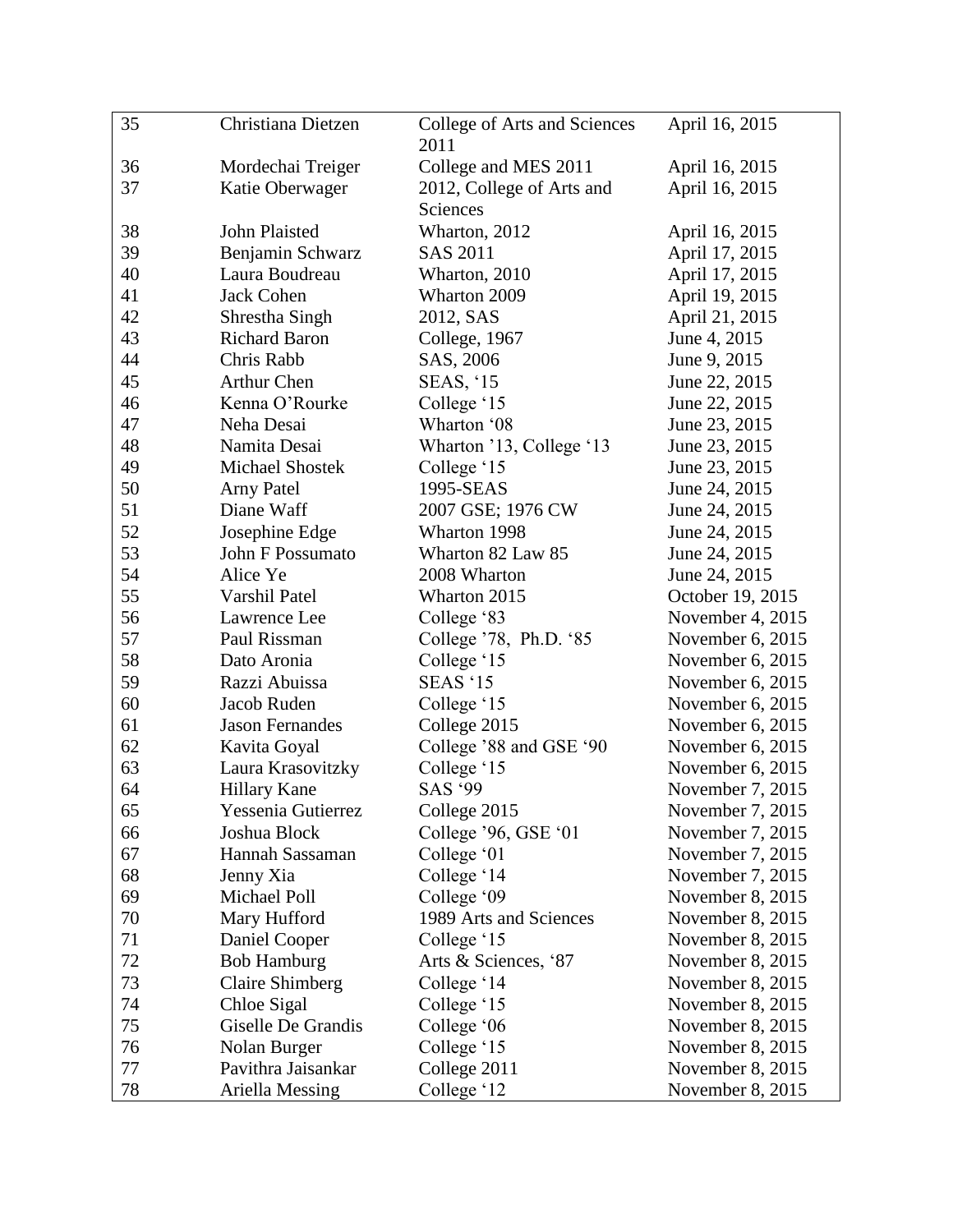| 79  | Rabbi Ariel Fisher     | College 11                   | November 8, 2015 |
|-----|------------------------|------------------------------|------------------|
| 80  | Ron Lane               | 1989 GSFA (Graduate School   | November 8, 2015 |
|     |                        | of Fine Arts)                |                  |
| 81  | Ann Byrne              | CW '75                       | November 8, 2015 |
| 82  | Ruben Waldman          | <b>SEAS</b> '15              | November 8, 2015 |
| 83  | Tamar Karpuj           | College '12                  | November 8, 2015 |
| 84  | Moshe Bitterman        | College '13                  | November 8, 2015 |
| 85  | Naomi Hachen           | Engineering (SEAS) '14       | November 8, 2015 |
| 86  | Greg Barber            | '12 SAS                      | November 8, 2015 |
| 87  | Robin Eisman           | GAS (Arts and Sciences) '91  | November 8, 2015 |
| 88  | Levi Gikandi           | College '15                  | November 8, 2015 |
| 89  | Jeremy Levenson        | College '12                  | November 8, 2015 |
| 90  | Hannah Connor          | College '11                  | November 8, 2015 |
| 91  | Becky Havivi           | College 2013                 | November 8, 2015 |
| 92  | Natalie Volpe          | College 2013                 | November 8, 2015 |
| 93  | Rachel Cohen           | College 2011                 | November 8, 2015 |
| 94  | Noah Aptekar           | College 2009                 | November 8, 2015 |
| 95  | <b>Robert Brand</b>    | College 67 and City Planning | November 8, 2015 |
|     |                        | (Fine Arts) 72               |                  |
| 96  | Leanne Gale            | SAS $'13$                    | November 8, 2015 |
| 97  | Aaron Wilson           | College '15                  | November 8, 2015 |
| 98  | Abby Waldorf           | College 2012                 | November 8, 2015 |
| 99  | Ashima Sukhdev         | College '12                  | November 9, 2015 |
| 100 | Elisheva Goldberg      | College '11                  | November 9, 2015 |
| 101 | Pallavi Podapati       | College '13                  | November 9, 2015 |
| 102 | Benjamin Bennett       | College 2013                 | November 9, 2015 |
| 103 | <b>Anne Maiese</b>     | <b>GSE '90</b>               | November 9, 2015 |
| 104 | <b>Ariel Pasternak</b> | College '12                  | November 9, 2015 |
| 105 | L Matthew Schwartz     | 1983-CAS                     | November 9, 2015 |
| 106 | Shahnaz Radjy          | College '04                  | November 9, 2015 |
| 107 | Juulia Ryan            | College '12                  | November 9, 2015 |
| 108 | <b>Jay Sand</b>        | College 1994                 | November 9, 2015 |
| 109 | Jamila Willis          | College 2006                 | November 9, 2015 |
| 110 | Elle Wu                | College '07                  | November 9, 2015 |
| 111 | Robert Levy            | <b>SAS '03</b>               | November 9, 2015 |
| 112 | Meg Hlousek            | College 2015                 | November 9, 2015 |
| 113 | <b>Harry Reisig</b>    | Law '04                      | November 9, 2015 |
| 114 | Lee Vandivier          | College '11                  | November 9, 2015 |
| 115 | Darya Zmachynskaya     | Wharton '14                  | November 9, 2015 |
| 116 | <b>Yasmin Radjy</b>    | College '08                  | November 9, 2015 |
| 117 | Max Rosen-Long         | <b>GSE '13</b>               | November 9, 2015 |
| 118 | <b>Corey Bassett</b>   | $MES$ (LPS) '15              | November 9, 2015 |
| 119 | Amelie Davidson        | College 2004                 | November 9, 2015 |
| 120 | Anna Whiteman          | College 2013                 | November 9, 2015 |
| 121 | Lauren Sankovitch      | College '05                  | November 9, 2015 |
| 122 | Meghna Chandra         | College 2013                 | November 9, 2015 |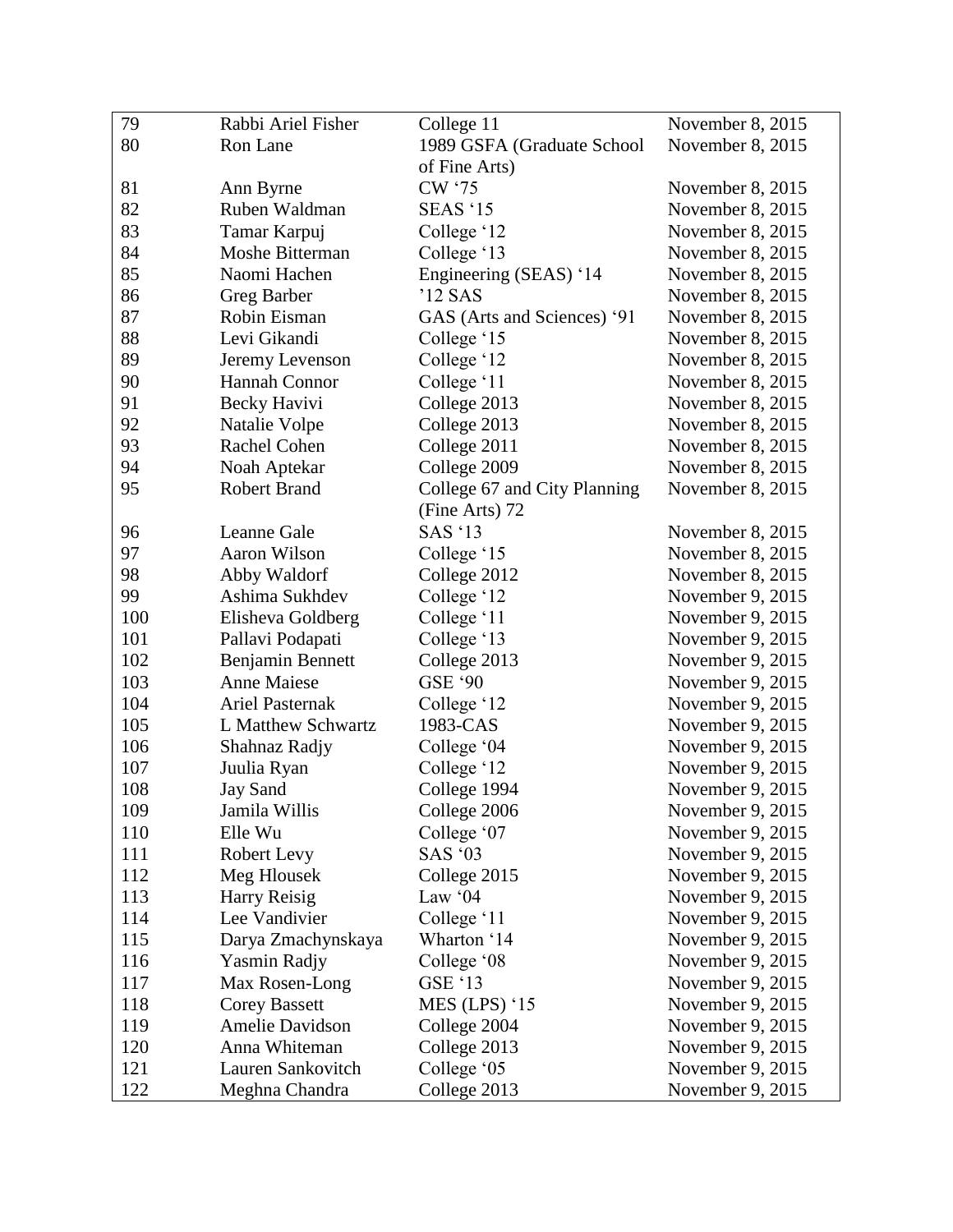| 123 | Rose Espinola              | College '11                   | November 9, 2015  |
|-----|----------------------------|-------------------------------|-------------------|
| 124 | <b>Emily Orrson</b>        | College '13                   | November 9, 2015  |
| 125 | <b>Lambros Theofanidis</b> | College 2012                  | November 9, 2015  |
| 126 | Sarah Nalle                | College 2012                  | November 9, 2015  |
| 127 | Lea Artis                  | College '08                   | November 9, 2015  |
| 128 | Rachel Winkelman           | College 2002                  | November 9, 2015  |
| 129 | Sarah Shomphe              | 2002 Wharton                  | November 9, 2015  |
| 130 | Angela Chiu                | College 2002                  | November 9, 2015  |
| 131 | Ketter Weissman            | College '13                   | November 9, 2015  |
| 132 | Kyle Hardgrave             | SEAS '14                      | November 9, 2015  |
| 133 | Clarissa O'Conor           | <b>CAS</b> '15                | November 9, 2015  |
| 134 | Megha Jain                 | College '12                   | November 9, 2015  |
| 135 | <b>James McCroskery</b>    | Wharton/College 2013          | November 9, 2015  |
| 136 | Lisa Erwin                 | Wharton 13                    | November 9, 2015  |
| 137 | Sara Allan                 | College '15                   | November 9, 2015  |
| 138 | Jonathan Leibovic          | GSE '14                       | November 9, 2015  |
| 139 | Elie Peltz                 | College 2014                  | November 9, 2015  |
| 140 | <b>Akiva Sanders</b>       | College 14                    | November 9, 2015  |
| 141 | Nadia Laher                | College 2015                  | November 9, 2015  |
| 142 | Dani Castillo              | College '15                   | November 9, 2015  |
| 143 | Hannah Weinstein           | <b>GSE 2014</b>               | November 9, 2015  |
| 144 | William Roach              | City Planning (Design School) | November 9, 2015  |
|     |                            | $68^\circ$                    |                   |
| 145 | John Terwilliger           | College '83, Wharton '83      | November 10, 2015 |
| 146 | Elan Kiderman              | College '14, Engineering '15  | November 10, 2015 |
| 147 | Tanya Seaman               | Penn Design 2000              | November 10, 2015 |
| 148 | Elana Feingold-Link        | College '10                   | November 10, 2015 |
| 149 | Sherri Cohen               | SAS '06, GED '07              | November 10, 2015 |
| 150 | Anna Murphey               | SP2 '11                       | November 10, 2015 |
| 151 | Rebecca Stein              | College '15                   | November 10, 2015 |
| 152 | <b>Todd Wolfson</b>        | SAS & GSE 2009                | November 10, 2015 |
| 153 | <b>Israel Geselowitz</b>   | SEAS '14                      | November 10, 2015 |
| 154 | Sara Hertz                 | CAS'85                        | November 10, 2015 |
| 155 | <b>Edward Bergman</b>      | PhD A&S 1972, MCP 1968        | November 10, 2015 |
| 156 | Duong Ly                   | College '15                   | November 10, 2015 |
| 157 | <b>Isabel Oliveres</b>     | College 2014                  | November 10, 2015 |
| 158 | <b>Andrew Zitcer</b>       | College '00 PennDesign '04    | November 10, 2015 |
| 159 | <b>Zachary Powers</b>      | Penn GSE '14                  | November 10, 2015 |
| 160 | Anisha Kolupoti            | Engineering 2015              | November 10, 2015 |
| 161 | Liz Cheek                  | College '13                   | November 10, 2015 |
| 162 | Sam Gersten                | College '14                   | November 10, 2015 |
| 163 | Daneel Schaechter          | College 2013                  | November 10, 2015 |
| 164 | Nati Passow                | College '02                   | November 11, 2015 |
| 165 | <b>Janet Stotland</b>      | College '66 Law '69           | November 11, 2015 |
| 166 | Benjamin Baker             | <b>GSAS '09</b>               | November 11, 2015 |
| 167 | Penelope Jennewein         | College '14                   | November 12, 2015 |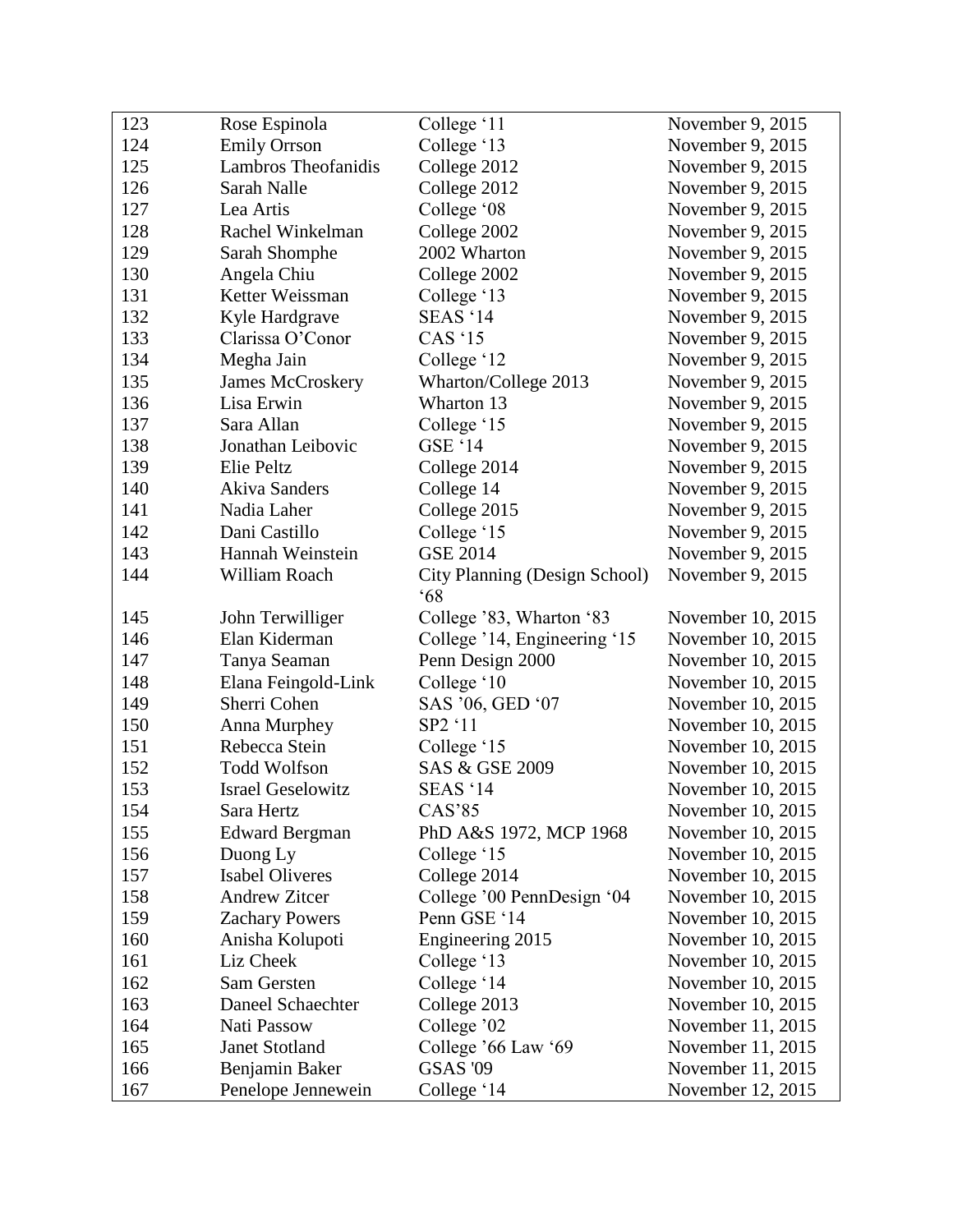| 168 | Sarah Gish-Kraus       | GSE '2014                  | November 12, 2015      |
|-----|------------------------|----------------------------|------------------------|
| 169 | Diane Sjolander        | <b>CW '69</b>              | November 12, 2015      |
| 170 | Eric Jacobs            | <b>GSAS '78</b>            | November 12, 2015      |
| 171 | Robin Hoy              | School of Liberal Arts '96 | November 13, 2015      |
| 172 | Eric Hamell            | College '84                | November 13, 2015      |
| 173 | John Schieber          | 1950, Towne, Chemical      | November 13, 2015      |
|     |                        | Engineering                |                        |
| 174 | Dan Berger             | Annenberg '10              | November 13, 2015      |
| 175 | Elise Morocco          | College '11                | November 14, 2015      |
| 176 | <b>Susan Delone</b>    | College for Women 1965     | November 14, 2015      |
| 177 | Lawrence Kennedy       | 1969 Chemical Engineering  | November 14, 2015      |
| 178 | Erin Kelly             | 2003 and 2006 Graduate     | November 15, 2015      |
|     |                        | School of Education        |                        |
|     |                        |                            |                        |
| 179 | Jessica Ardis          | <b>BGS '09</b>             | November 15, 2015      |
| 180 | Phil DeSantis          | Chemical Engineering 1969  | November 15, 2015      |
| 181 | Frida Garza            | College '14                | November 15, 2015      |
| 182 | <b>Susan Casey</b>     | CGS '07                    | November 16, 2015      |
| 183 | Erin Hayden            | College 2015               | November 16, 2015      |
| 184 | Leslie Burthey         | Wharton 2006               | November 16, 2015      |
| 185 | Sherrie Cohen          | College '75                | November 17, 2015      |
| 186 | Dara Bortman           | Engineering 91             | November 18, 2015      |
| 187 | Bharti Malkani         | College '91                | November 18, 2015      |
| 188 | Stephanie Pilon        | College '91                | November 18, 2015      |
| 189 | Valentina Raman        | College '15                | November 18, 2015      |
| 190 | Patricia Coleman       | College '93                | November 20, 2015      |
| 191 | Fiona Glisson          | College 2015               | November 22, 2015      |
| 192 | <b>Richard Rogers</b>  | College 73                 | November 22, 2015      |
| 193 | <b>Scott Williams</b>  | College '12                | November 23, 2015      |
| 194 | Chris Kottcamp         | College '84                | November 24, 2015      |
| 195 | Linda Oh               | College '03                | November 25, 2015      |
| 196 | <b>Susan Delone</b>    | <b>CW 65</b>               | November 29, 2015      |
| 197 | Donald Weightman       | Law '82                    | November 30, 2015      |
| 198 | Alain Kilajian         | College '15                | December 1, 2015       |
| 199 | <b>Walter Tsou</b>     | College '74 Med '78        | December 10, 2015      |
| 200 | Nijmie Dzurinko        | College '97                | December 11, 2015      |
| 201 | Harvey Cox             | 1951 College               | January 4, 2016        |
| 202 | Aiyanna Isom           | College 2015               | February 2, 2016       |
| 203 | Phil Isom              | Wharton Undergrad 86       | February 3, 2016       |
| 204 | Adrian Franco          | Wharton 2013               | April 6, 2016          |
| 205 | Will Van Eaton         | College '11                | April 12, 2016         |
| 206 | <b>Steve Michelson</b> | Wharton 71                 | April 12, 2016         |
| 207 | Doreen Chang           | College '15                | April 12, 2016         |
| 208 | Changhee Han           | College 2015               | April 13, 2016         |
| 209 | Jorge Mancilla         | College 2016               | <b>August 22, 2016</b> |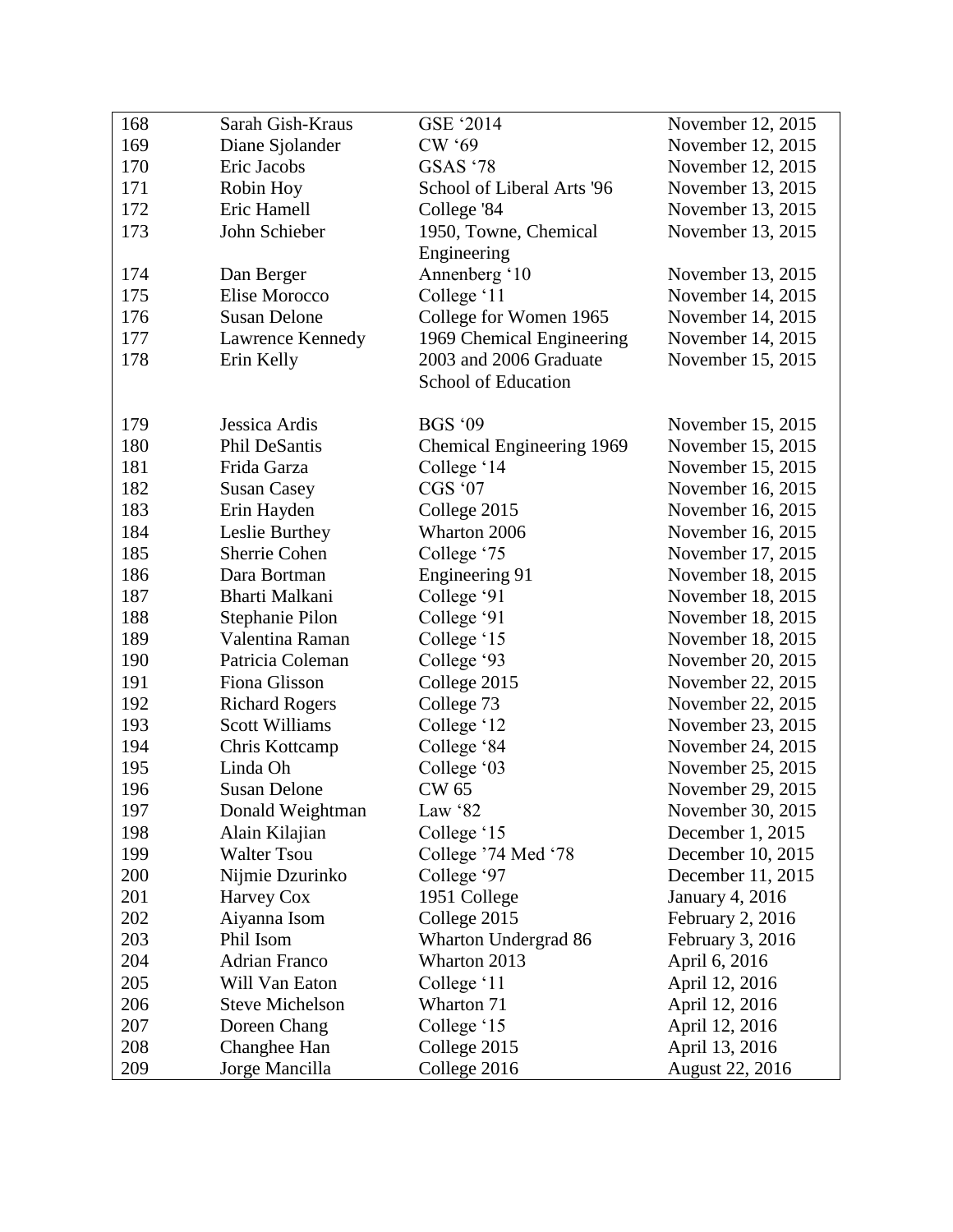| 210 | Michelle Lopez              | College '16        | October 21, 2016 |
|-----|-----------------------------|--------------------|------------------|
|     | Lorenzo                     |                    |                  |
| 211 | <b>Matthew Amici</b>        | College '91        | October 29, 2016 |
| 212 | James Feigenbaum            | <b>SAS 09</b>      | October 29, 2016 |
| 213 | John Fox                    | Wharton 01         | October 29, 2016 |
| 214 | Suzanne Lahl                | <b>SAS 1986</b>    | October 29, 2016 |
| 215 | Jewel Lester                | 2012               | October 29, 2016 |
| 216 | Ankita Bornefalk            | Wharton, SEAS 1992 | October 29, 2016 |
| 217 | Michael Ray                 | <b>CAS 1995</b>    | October 29, 2016 |
| 218 | <b>Ernest Owens</b>         | SAS 2014           | October 29, 2016 |
| 219 | Stephanie Berez             | <b>SAS 2001</b>    | October 29, 2016 |
| 220 | <b>Scott Panzer</b>         | 1981               | October 29, 2016 |
| 221 | Ben Shephard                | W <sup>14</sup>    | October 29, 2016 |
| 222 | <b>Brooke Britton</b>       | <b>SAS 2002</b>    | October 29, 2016 |
| 223 | Jim Mitchell                | C'86L'89           | October 29, 2016 |
| 224 | Jennie Mitchell             | $C$ '86 Wh '86     | October 29, 2016 |
| 225 | Cynthia Chang               | $C$ '84            | October 29, 2016 |
| 226 | <b>Elysse Gorney</b>        | <b>SAS 2014</b>    | October 29, 2016 |
| 227 | Dara Cook                   | Wh 95              | October 29, 2016 |
| 228 | Kathleen Veloso             | <b>SEAS '83</b>    | October 29, 2016 |
| 229 | Melissa Goldstein           | Wharton '02        | October 29, 2016 |
| 230 | Sarah Burns                 | SAS 2016           | October 29, 2016 |
| 231 | Lucero Batista              | <b>SAS 2014</b>    | October 29, 2016 |
| 232 | <b>Bill Shore</b>           | W 1980             | October 29, 2016 |
| 233 | Jessica Fantinato           | <b>CAS 1992</b>    | October 29, 2016 |
| 234 | Igor Dombrovsky             | SAS 2016           | October 29, 2016 |
| 235 | Amanda Borst                | <b>Nurs 2016</b>   | October 29, 2016 |
| 236 | Paul Kozin                  | W 53               | October 29, 2016 |
| 237 | Lex Ruby-Howe               | C <sub>07</sub>    | October 29, 2016 |
| 238 | Drum Ruby-Howe              | C <sub>09</sub>    | October 29, 2016 |
| 239 | Will Chim                   | SAS 2013           | October 29, 2016 |
| 240 | <b>Liza Somers</b>          | Med 1993           | October 29, 2016 |
| 241 | Lynn Nguyen                 | SAS 2014           | October 29, 2016 |
| 242 | Bob Wright                  | Wharton '85        | October 29, 2016 |
| 243 | CB Shearl                   | Wharton '72        | October 29, 2016 |
| 244 | <b>Randy Nielson</b>        | W '84              | October 29, 2016 |
| 245 | <b>Margaret Grisczenkow</b> | <b>CAS 1998</b>    | October 29, 2016 |
| 246 | <b>Ben Plantan</b>          | C <sub>02</sub>    | October 29, 2016 |
| 247 | Peter Kremer                | <b>EAS 81</b>      | October 29, 2016 |
| 248 | Patty Laibstain             | <b>SAS 87</b>      | October 29, 2016 |
| 249 | <b>Elizabeth Powers</b>     | 88/90              | October 29, 2016 |
| 250 | Gary Galloway               | C 75               | October 29, 2016 |
| 251 | <b>Thomas Close</b>         | COL <sub>74</sub>  | October 29, 2016 |
| 252 | Robin Lieberman             | C 1987             | October 29, 2016 |
| 253 | Ram Gordon                  | <b>CAS 1993</b>    | October 29, 2016 |
| 254 | Kelly Cin                   | <b>NURS 2016</b>   | October 29, 2016 |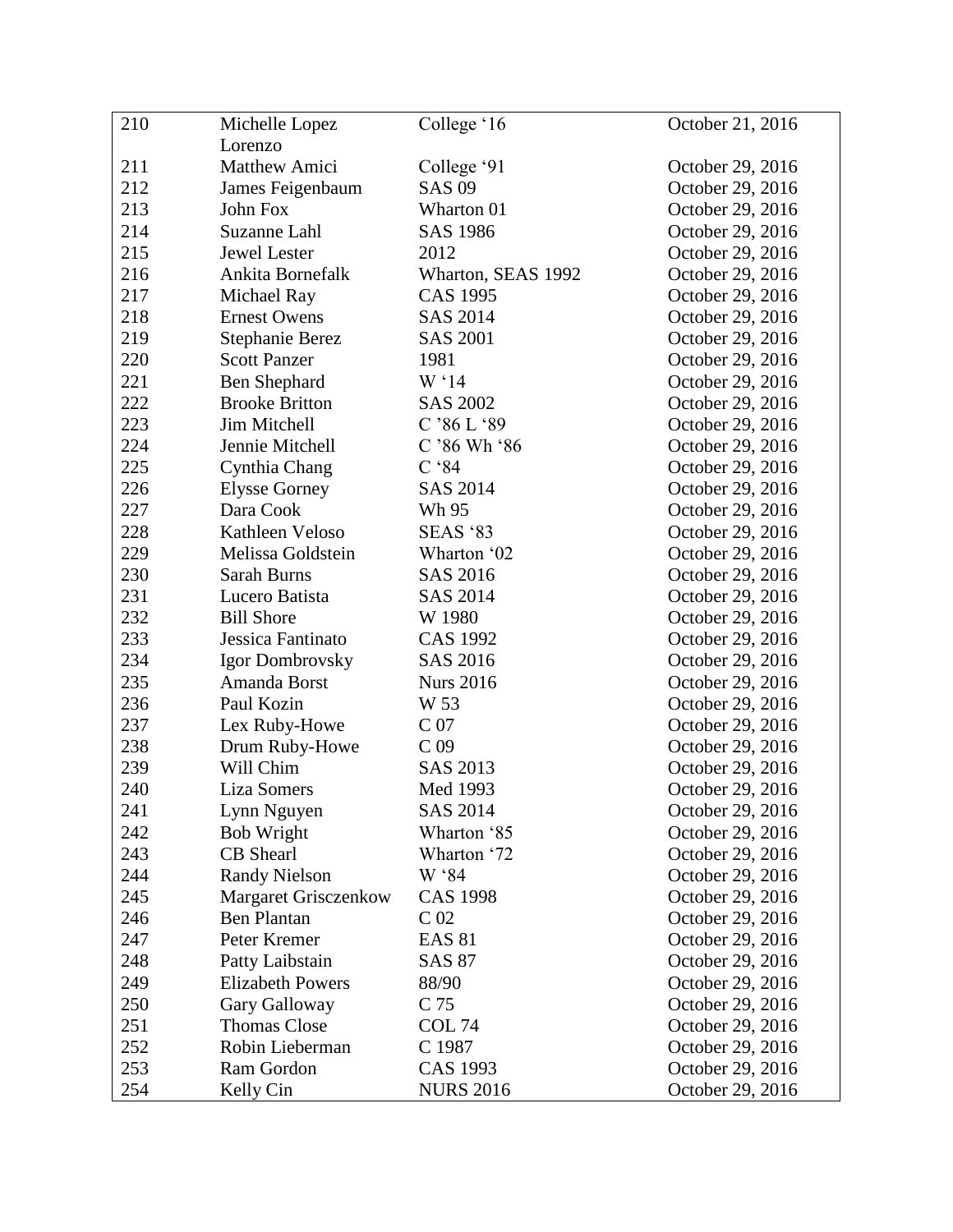| 255 | Theresa Bolmarcich        | <b>SAS 1988</b>          | October 29, 2016  |
|-----|---------------------------|--------------------------|-------------------|
| 256 | Mariza Schavele           | <b>SEAS 99</b>           | October 29, 2016  |
| 257 | Erica Mai                 | <b>SAS/WH 2008</b>       | October 29, 2016  |
| 258 | Lance Rothstein           | GSD 1989                 | October 29, 2016  |
| 259 | Sara-Paige Silvestro      | College '16              | November 10, 2016 |
| 260 | Joseph Step               | College '16              | November 10, 2016 |
| 261 | America Perez             | College '16              | November 10, 2016 |
| 262 | <b>Anthony Maggio</b>     | College '09              | November 10, 2016 |
| 263 | Nicholas Volpe            | College 14               | November 10, 2016 |
| 264 | Nikhil Deshmukh           | SEAS '08                 | November 10, 2016 |
| 265 | David Loewy               | <b>SEAS 2010</b>         | November 10, 2016 |
| 266 | Lisa Zhu                  | College '09, Wharton '09 | November 10, 2016 |
| 267 | Joshua Powell             | College '16              | November 10, 2016 |
| 268 | Alex Ghanem               | College '15              | November 12, 2016 |
| 269 | <b>Andrew Chalnick</b>    | SEAS '87, Wharton '87    | November 14, 2016 |
| 270 | <b>Courtney Terrena</b>   | Nursing 2011             | November 14, 2016 |
| 271 | Mackenzie Williams        | Nursing 2015             | November 16, 2016 |
| 272 | Rishi Simha               | Wharton '15              | November 20, 2016 |
| 273 | Abbie Segal-Andrews       | College '85              | November 20, 2016 |
| 274 | <b>Matt Wootten</b>       | College '12              | November 24, 2016 |
| 275 | Jessica Dummer            | College '05              | December 23, 2016 |
| 276 | Ellen Bildersee           | 1974 GSAS                | January 16, 2017  |
| 277 | David Elliston            | 2004                     | February 5, 2017  |
| 278 | <b>Esther Gilbert</b>     | Social Work 1983         | February 11, 2017 |
| 279 | Amanda Cox                | GSE '09                  | February 17, 2017 |
| 280 | <b>Bob Hamburg</b>        | '86 MS                   | February 28, 2017 |
| 281 | Rebecca Bien              | Grad Nsg '79             | February 28, 2017 |
| 282 | Linden M Schwartz         | College '83              | February 28, 2017 |
| 283 | Katherine Pflaumer        | <b>MES</b> '16           | February 28, 2017 |
| 284 | Aviva Joffe               | SP2 2012                 | February 28, 2017 |
| 285 | Kataryna Evanowicz        | SP2 '14                  | February 28, 2017 |
| 286 | Kristen Smith             | SP2 '15                  | February 28, 2017 |
| 287 | Nicole Dugan              | MSOD '12                 | February 28, 2017 |
| 288 | David Poll                | Medicine 1979            | February 28, 2017 |
| 289 | Margaret Haviland         | Nursing '12              | March 1, 2017     |
| 290 | Meg Ferrigno              | <b>GSE '11</b>           | March 1, 2017     |
| 291 | PJ Smalley                | LPS '14                  | March 1, 2017     |
| 292 | Erin Gautsche             | <b>MLA 2004</b>          | March 1, 2017     |
| 293 | Kim Jordan                | 2010, PhD in Immunology  | March 1, 2017     |
| 294 | Danie Greenwell           | College 03               | March 1, 2017     |
| 295 | Kate Jefferson            | School of Design '05     | March 2, 2017     |
| 296 | <b>Carolanne Mitchell</b> | <b>GSE '12</b>           | March 2, 2017     |
| 297 | Dana Rommerahl            | College '12              | March 2, 2017     |
| 298 | <b>Hillary Kane</b>       | <b>SAS 99</b>            | March 2, 2017     |
| 299 | Shari Wiezbowski          | CW '71                   | March 7, 2017     |
| 300 | Jane Green                | CW 1972                  | March 7, 2017     |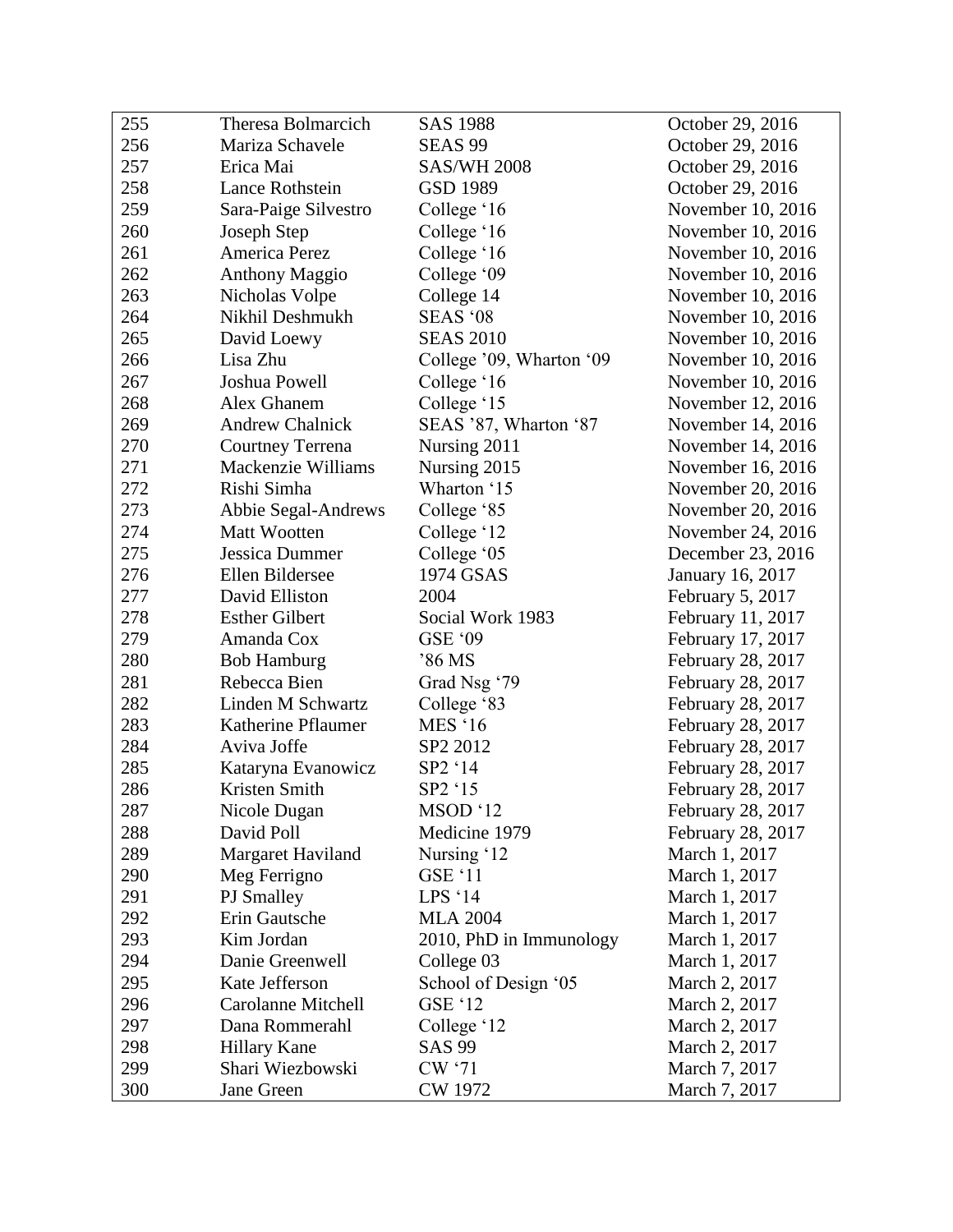| 301 | <b>Jesse Gottschalk</b>  | <b>GSE '14</b>                      | March 10, 2017                  |
|-----|--------------------------|-------------------------------------|---------------------------------|
| 302 | Aae Suzuki               | <b>Biomedical Graduate Studies,</b> | March 10, 2017                  |
|     |                          | SOM, 2003                           |                                 |
| 303 | Bianca Johnson           | 2014 GSE                            | March 10, 2017                  |
| 304 | Reesha Grosso            | <b>GSE 2014</b>                     | March 10, 2017                  |
| 305 | Andrew Laskowski         | <b>Education 13</b>                 | March 10, 2017                  |
| 306 | <b>Timothy Johnson</b>   | Engineering '05                     | March 11, 2017                  |
| 307 | NancyLee (Rodenberg)     | CW '75, GSE '79                     | March 12, 2017                  |
|     | <b>Bergey</b>            |                                     |                                 |
| 308 | <b>Alison McDowell</b>   | Design 1995                         | March 12, 2017                  |
| 309 | Seth Kulick              | SEAS '86 (BSE), CIS '00             | March 12, 2017                  |
|     |                          | (PhD)                               |                                 |
| 310 | Sara Hertz               | College '85                         | March 13, 2017                  |
| 311 | <b>Mary Downes</b>       | College 1988                        | March 13, 2017                  |
| 312 | Donkey Dover             | SP <sub>2</sub> 15                  | March 15, 2017                  |
| 313 | Annie Liu                | CAS $16$                            | March 27, 2017                  |
| 314 | <b>Tony Smith</b>        | College '99 GSFA '01                | March 27, 2017                  |
| 315 | Phyllis Dennis           | College '76                         | March 27, 2017                  |
| 316 | Robert Wood              | College (Graduate) '08              | March 30, 2017                  |
| 317 | Noah Goldstein           | <b>SAS '14</b>                      | April 7, 2017                   |
| 318 | Charles A. Russell       | Graduate Arts & Sciences '72        | May 13, 2017                    |
| 319 | Peter Thacher            | College '17                         | May 21, 2017                    |
| 320 | Seaver Wang              | College '14                         | September 19, 2017              |
| 321 | Amadee Braxton           | College '94                         | December 22, 2017               |
| 322 | Sandra Lopez             | College '14                         | December 28, 2017               |
| 323 | Jodi Miller              | College '14, GSE '15                | December 28, 2017               |
| 324 | <b>Charles Batheo</b>    | Wharton '75                         | December 28, 2017               |
| 325 | David Robino             | <b>SEAS</b> '86                     | December 28, 2017               |
| 326 | Jim Conway               | College '16                         | December 28, 2017               |
| 327 | Christopher Willis       | College '13                         | December 28, 2017               |
| 328 | Christian Wang           | <b>SEAS</b> '16                     | December 28, 2017               |
| 329 | Carlos Ramirez           | College '15                         | December 28, 2017               |
| 330 | Anastasia Shown          | SP2 '07                             | March 26 <sup>th</sup> , 2018   |
| 331 | Rhea Nunoo               | <b>MSW</b> '10                      | March 26 <sup>th</sup> , 2018   |
| 332 | Amy Pickard              | <b>CAS</b> '90                      | March $26th$ , 2018             |
| 333 | <b>Brandon Pankey</b>    | College '05                         | March 27 <sup>th</sup> , 2018   |
| 334 | <b>Christine Belgrad</b> | Wharton '87                         | September $12th$ , 2018         |
| 335 | Lucy Gorelli             | College '79                         | September $17th$ , 2018         |
| 336 | Alicia Tether            | College '76                         | September 19th, 2018            |
| 337 | Anna Berry               | College '05                         | September $21st$ , 2018         |
| 338 | <b>Onyoo Park</b>        | College '18                         | October $28th$ , 2018           |
| 339 | Victor Curvello          | College '17                         | October 28 <sup>th</sup> , 2018 |
| 340 | Nina Segre               | Law $\cdot$ 74                      | April 28 <sup>th</sup> , 2019   |
| 341 | <b>Elizabeth Coleman</b> | Law $\cdot$ 74                      | April 28 <sup>th</sup> , 2019   |
| 342 | <b>Robert Stroup</b>     | Law $\cdot$ 74                      | April 28 <sup>th</sup> , 2019   |
| 343 |                          | <b>SEAS</b> '16                     | April 28 <sup>th</sup> , 2019   |